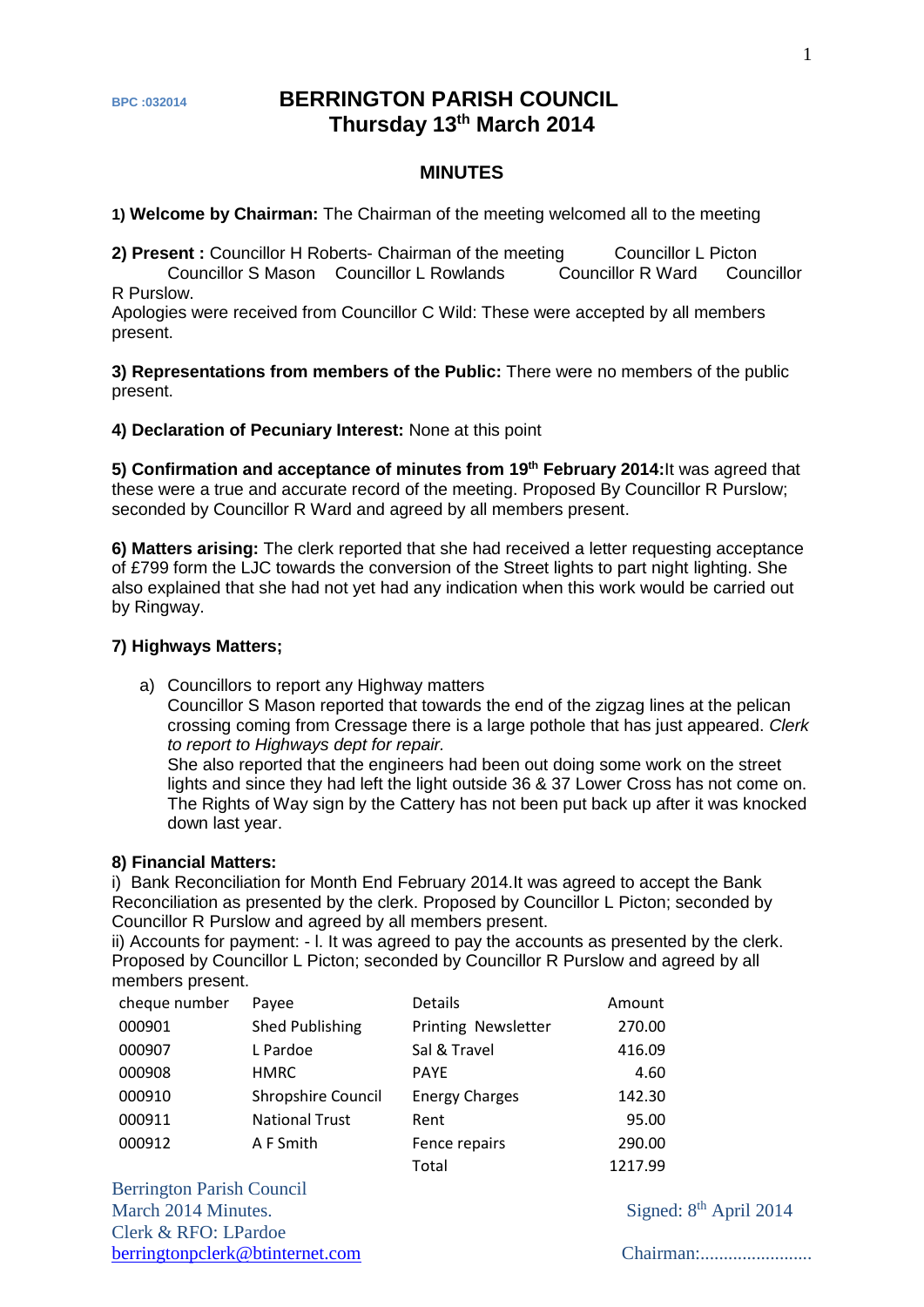## **9) Water to The Old Chapel Community Centre:**

**On February 26th** the clerk met a representative from Amey on site. He had been instructed to change the water meter. He changed the meter in the building and reported back to his supervisor who said that the outside meter should have been changed. He changed the outside water meter and again reported back to his supervisor who instructed him to remove the outside meter and cap it off. The representative then reported the leak to the Leak line who agreed that the leak had been reported previously .The clerk was told by the water leak team that they would like her to meet an inspector on site to look at the situation. The clerk returned home. She rang Severn Trent billing to ensure that there would be no legal proceeding taken as the bill would not be paid until the leak was sorted out. She was assured that the account was on hold pending investigations.

Three hours later the clerk receives a phone call from the inspector who was then on site. The clerk explained that she did not live in the parish but could be there in 20 minutes. The inspector said no and they rearranged a time for Friday morning at 10.00am

On Thursday afternoon the clerk receives a telephone call from Severn Trent telling her that the bill is not to be paid .It was generated to start the account off. They had found the leak and repaired it. It was on Severn Trent's property.

Friday morning 28th February 2014 the clerk met the water inspector on site who showed the clerk that the leak had not been fixed as it was still thundering through the pipe. He was going to get the leak people out to get the problem sorted out and would contact the clerk when they were to do this. He also asked who owned the land between the Community Centre and the footpath as they may have to get permission to dig up the land to fix the leak. The clerk asked the Chair and vice chair if they knew who owned the land and the chair said that Persimmon owns the land.

The clerk then contacted John Booth at Persimmon Awaiting further developments. 4<sup>th</sup> March e-mailed John Booth at Persimmon to see if they have any maps of the services. and as much information about this piece of land as they can give to assist in finding exactly where the leak is and getting it fixed as soon as possible. She has not yet received any reply from Persimmon.

The clerk had received a communication from Severn Trent to request a site visit with her to look at the meter in the building. This is due to take place on 8<sup>th</sup> April 2014.

Councillor S Mason handed the clerk a letter from Severn Trent welcoming the New Occupier of the Chapel Community Centre and giving us yet another reference for the Property.

## **11) Planning Matters:-**

## **a) Clerk to report on earlier applications:**

Reference: 13/04651/FUL

Address: Proposed dwelling west of Berrington Manor, Berrington, Shrewsbury, **Shropshire** 

Proposal: Erection of 1 No affordable two storey dwelling with associated garage, office, access and landscaping (revised scheme)

**Pending Consideration** • Reference: 14/00279/AMP Address: Owl Barn Old Farm Cantlop Shrewsbury Shropshire SY5 6HQ Proposal: Non-material amendment to Planning Application reference 11/03015/FUL : Raising of the roof of north western wing of the buildings, erection of dormer roof over side entrance into annex on north western wing, installation of oak windows instead of black frames and installation of three extra roof lights on north east roof (amended description *Permission Granted*

Berrington Parish Council March 2014 Minutes. Signed: 8<sup>th</sup> April 2014 Clerk & RFO: LPardoe [berringtonpclerk@btinternet.com](mailto:berringtonpclerk@btinternet.com) Chairman:........................